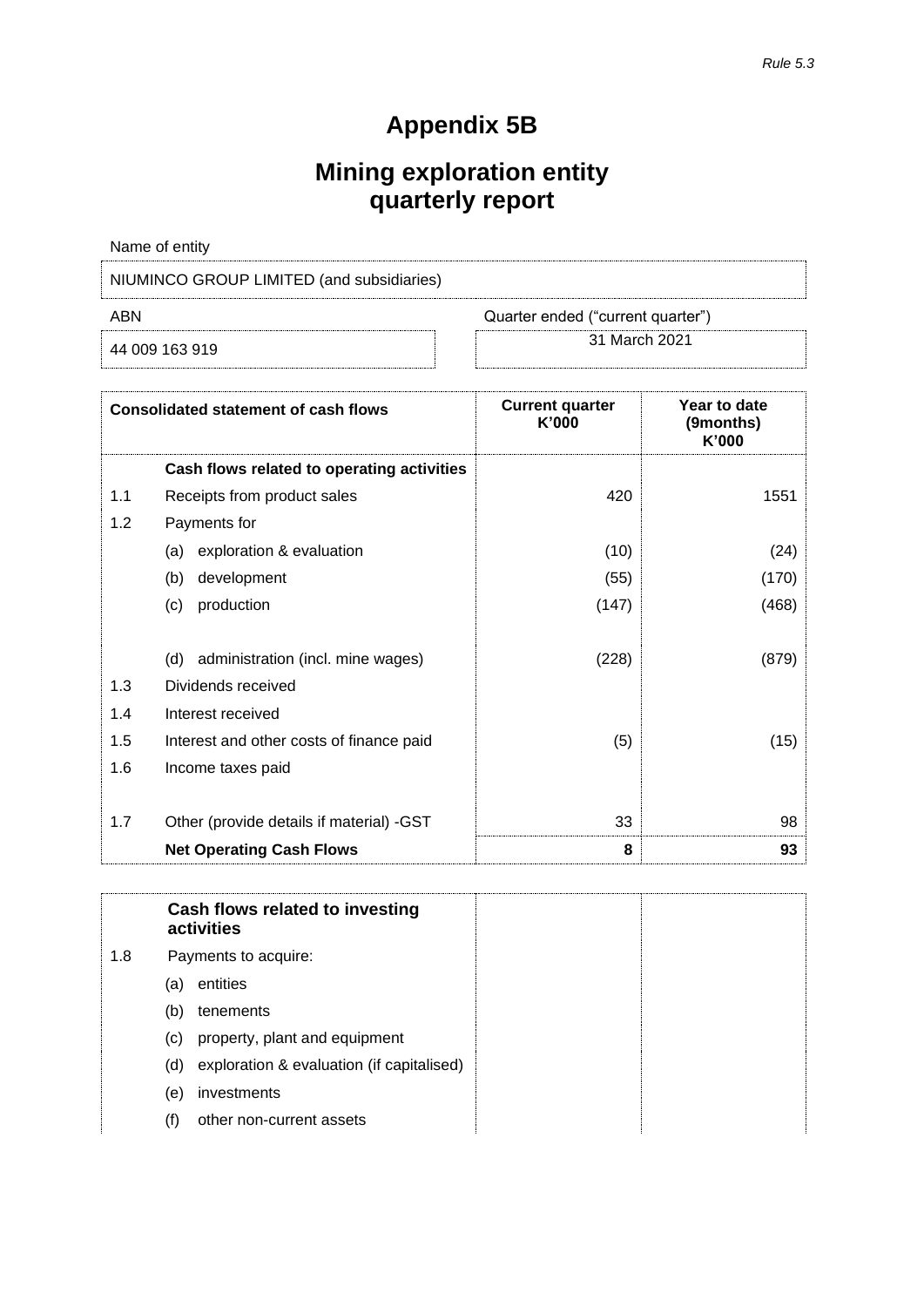|      | <b>Consolidated statement of cash flows</b>                                                  | <b>Current quarter</b><br>K'000 | Year to date<br>(9months)<br>K'000 |
|------|----------------------------------------------------------------------------------------------|---------------------------------|------------------------------------|
| 1.9  | Proceeds from the disposal of:                                                               |                                 |                                    |
|      | entities<br>(a)                                                                              |                                 |                                    |
|      | (b)<br>tenements                                                                             |                                 |                                    |
|      | property, plant and equipment<br>(c)                                                         |                                 |                                    |
|      | (d)<br>investments                                                                           |                                 |                                    |
|      | (e)<br>other non-current assets                                                              |                                 |                                    |
| 1.10 | Loans to other entities                                                                      |                                 |                                    |
| 1.11 | Loans repaid by other entities                                                               |                                 |                                    |
| 1.12 | Other (provide details if material)                                                          |                                 |                                    |
| 1.13 | <b>Net Investing Cash Flows</b><br><b>Total Operating and Investing Cash</b><br><b>Flows</b> | 8                               | 93                                 |

|      | Cash flows related to financing<br>activities |     |      |
|------|-----------------------------------------------|-----|------|
| 1.14 | Proceeds from issues of share, options, etc.  |     |      |
| 1.15 | Proceeds from sale of forfeited shares        | -   |      |
|      |                                               |     |      |
| 1.16 | Proceeds from borrowings                      |     |      |
| 1.17 | Repayment of borrowings                       | (8) | (76) |
|      |                                               |     |      |
| 1.18 | Dividends paid                                |     |      |
| 1.19 | Other (provide details if material)           |     |      |
|      | <b>Net Financing Cash Flows</b>               | (8) | [76] |

|      | Net increase / (decrease) in cash<br>held | - |   |
|------|-------------------------------------------|---|---|
| 1.20 | Cash at beginning of quarter/year to date |   | ĥ |
| 1.21 | Exchange rate adjustments to item 1.20    | - |   |
| 1.22 | Cash at end of quarter                    |   |   |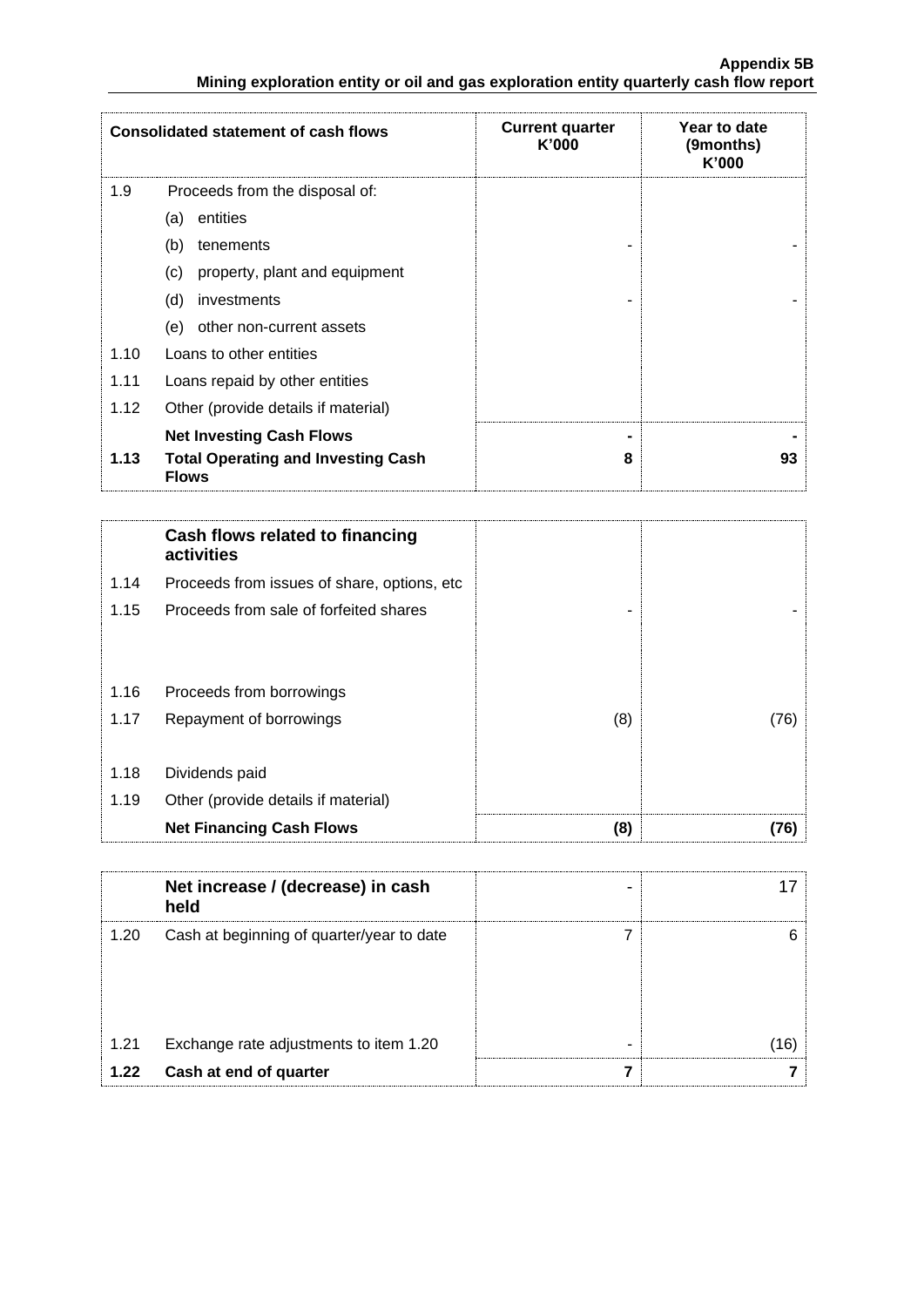**Current quarter K'000**

# **Payments to directors of the entity associates of the directors.**

#### **Payments to related entities of the entity and associates of the related entities**

- 1.23 Aggregate amount of payments to the parties included in item 1.2  $\parallel$
- 1.24 Aggregate amount of loans to the parties included in item 1.10  $\blacksquare$
- 1.25 Explanation necessary for an understanding of the transactions:

# **Non-cash financing and investing activities**

2.1 Details of financing and investing transactions which have had a material effect on consolidated assets and liabilities but did not involve cash flows: N/A

2.2 Details of outlays made by other entities to establish or increase their share in projects in which the reporting entity has an interest: N/A

|     | <b>Financing facilities</b>                                                                                                                                  | <b>Amount available</b><br>K'000 | <b>Amount used</b><br>K'000      |
|-----|--------------------------------------------------------------------------------------------------------------------------------------------------------------|----------------------------------|----------------------------------|
| 3.1 | Loan facilities                                                                                                                                              | 3252                             | 3252                             |
| 3.2 | Credit standby arrangements                                                                                                                                  |                                  |                                  |
|     |                                                                                                                                                              |                                  |                                  |
|     |                                                                                                                                                              |                                  |                                  |
|     | <b>Estimated cash outflows for next quarter</b>                                                                                                              |                                  |                                  |
|     |                                                                                                                                                              |                                  |                                  |
| 4.1 | Exploration and evaluation                                                                                                                                   |                                  | (10)                             |
| 4.2 | Production and development                                                                                                                                   |                                  | 10                               |
|     | Total                                                                                                                                                        |                                  |                                  |
|     |                                                                                                                                                              |                                  |                                  |
|     | <b>Reconciliation of cash</b><br>at the end of the quarter (as shown in the<br>consolidated statement of cash flows) to the<br>related items in the accounts | <b>Current quarter</b><br>K'000  | <b>Previous quarter</b><br>K'000 |
| 5.1 | Cash on hand and at Bank                                                                                                                                     | $\overline{7}$                   | 31                               |
| 5.2 | Deposits at call                                                                                                                                             |                                  |                                  |
| 5.3 | <b>Bank overdrafts</b>                                                                                                                                       |                                  |                                  |
| 5.4 | Other                                                                                                                                                        |                                  |                                  |
| 5.5 | Total Cash at end of quarter (Item 1.22                                                                                                                      | $\overline{\mathbf{z}}$          | 31                               |